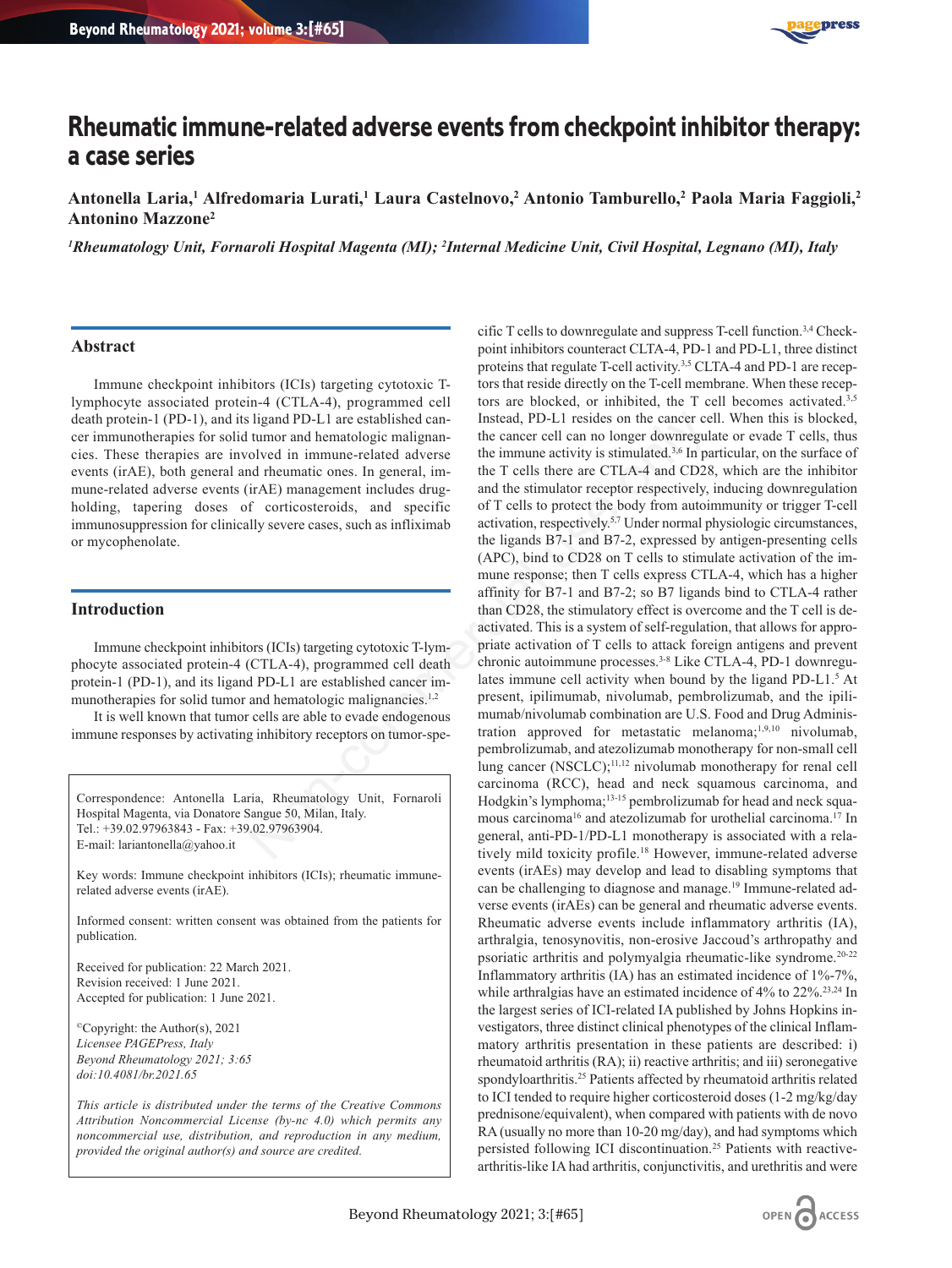

treated with anti-TNF inhibitors. Imaging in these cases (musculoskeletal ultrasound [US], musculoskeletal magnetic resonance imaging [MRI]) demonstrated joint effusions, synovial proliferation, and increased vascularity, with bony erosions shortly after the onset of symptoms in these patients. Synovial fluid analysis completed in a subset of patients demonstrated an inflammatory picture with high polymorphonuclear cells (polymorphonuclear leukocytes [PMNS]: 70%, white blood cell count [WBC] range: 9854-28,400 cells/mm<sup>3</sup>). Autoantibody assessments were performed, but none was positive for rheumatoid factor and anti-cyclic citrullinated peptide antibodies.25 In literature a proposed algorithm is described for the diagnostic workup and management of inflammatory arthritis that can occur with immune checkpoint blockade, stratified by grade of common toxicity criteria for adverse events.

Rheumatologists classify patients according to severity and duration of symptoms (grade 2+, lasting >4 weeks), imaging, and steroid dose (requirement of >20 mg of prednisone per day that cannot be tapered to <10 mg within 4 weeks). In patients with one joint disproportionately affected or resistant to treatment, metastatic disease should be considered. To treat ICI-related IA, nonsteroidal anti-inflammatory drugs (NSAIDs) can be used for supportive management. Intra-articular steroids can be used as local therapy for those with limited involvement of accessible joints, when less than three joints are affected. Grade 1 cases should be managed supportively using NSAIDs, and ICIs may be continued with close monitoring for moderate and persistent symptoms that require intervention (grade 2). Grade 2 cases should be managed supportively using prednisone 20 mg daily for 4-6 weeks, increasing to 1 mg/kg/day or equivalent if there is no response in 4-6 weeks and escalate to grade 3 management. In these cases, it is necessary to consider holding immunotherapy.

In grade 3 cases, additional immunosuppression used successfully included: conventional DMARDs and biologic DMARD or small molecules. Methotrexate, sulfasalazine, and leflunomide can be considered for use as steroid-sparing agents for IA. The choice of biologic DMARD should also be considered depending on the presence of other immune-related adverse events (irAEs). So, antiTNF alfa monoclonal antibodies (*e.g*., infliximab, adalimumab) may be preferable to soluble receptors (etanercept) in patients with immune-related colitis, while antiIL6 Inhibitors such as tocilizumab and tofacitinib should probably be avoided due to possible potentiation of gastrointestinal perforation.27,28 In addition, abatacept, which increases T-cell activation through CD28, may need to be avoided lest it abrogates the effect of anti-CTLA-4 ICIs.29 This algorithm will require validation in larger datasets in the future. A critical and presently unanswered question is what proportion of these rheumatic irAEs represent the occurrence of classic rheumatic diseases or, alternatively, represent new clinical variants with potentially different pathogenesis, clinical course and treatment responsiveness.<sup>30</sup> sixtant to treatment, metastate cases easy excruded cononoroals RA in the should be controlled and in-<br>teat ICI-related IA, nonsteroidal anti-in-<br>teatrifitis picture, without errosion. None was local therapy for those wit

#### **Case Reports**

#### **Case 1**

The first case is about a 75-year-old woman.

In anamnesis: familiarity for gastric and breast cancer. Nonsmoker. Insulin dependent type II diabetes mellitus and high blood pressure. In February 2008 hospitalization for right radical nephrectomy and cavotomy with removal of neoplastic thrombus and locoregional lymphadenectomy for a histologically proven neoplasm renal cell carcinoma clear cell variant with nucleolar grade 2 if Fuhrman,

infiltrating the adipose tissue of the renal sinus and with neoplastic thrombosis massive renal vein to the hilum. Various therapeutic lines were started: Sutinib, Everolimus, Sorafenib, Gemgitabine + oxaliplatin, some suspended due to toxicity of different types and others due to disease progression. In February 2016 there was a total body disease progression in CT scan (especially in the lung); therefore, fifth line with nivolumab iv was started every 2 weeks with partial radiological response. Subsequent appearance of polyarthralgia with morning stiffness  $>1$  hour in conjunction with the start of the new immunotherapy: therefore, she came to our observation. Rheumatological evaluation was requested by the oncologist for suspicion of autoimmune arthritis triggered by immunological treatment. She denied any familiarity with rheumatic diseases or psoriasis. The rheumatological physical examination showed minimal swelling of the wrists, swelling of the knees and pain during mobilization of the shoulders. Laboratory tests showed ESR 86 mm/1 h; PCR 17.76 mg/dL, low-titre positive FR 23 IU/mL; ANA and anti-CCP were negative. Normal blood count and liver-kidney function. Knee Xrays excluded chondrocalcinosis. RX hands and feet showed an osteoarthritis picture, without erosion. Musculotendinous ultrasounds of the shoulders documented bilateral TCLB tenovaginalitis, bilateral positive PwD radiocarpic synovitis on the wrists and abundant effusion in the supra-patellar recess on both sides of the knees. Diagnosis of seropositive FR and negative anti-CCP arthritis with polymyalgic commitment (unclear) in the patient on immunological therapy for renal cell carcinoma, clear cell variant with lung metastases. In agreement with the oncologist, the steroid cycle was set at low doses (<15 mg prednisone/day) to avoid suppressing the efficacy of immunotherapy with nivolumab (considering the partial response and the various chemotherapy lines already administered) with clinical benefits.

### **Case 2**

The second case is about a 64-year-old man. In anamnesis: diabetes mellitus on oral therapy, high blood pressure. History of lung neoformation (G3 Spinocellular Carcinoma) first treated with cisplatin and gemcitabine; subsequently, for disease progression, therapy with Nivolumab 240 mg every 2 weeks iv. About 4 months after starting nivolumab, arthralgias appeared and also swelling of the right hand. The rheumatological physical examination showed pain during mobilization of wrist and small joints in the right hand; no impotence to the tracks; free from peripheral synovitis. Right hand radiography documented diffuse osteoporosis and osteoarthrosis of articulation of the hands and some geodesic areola in the carpal skeletal segments. Blood tests showed ESR 77 and PCR 33  $mg/L$  ( $\leq$ 10), negative rheumatoid factor and anti-CCP. Normal liver and kidney function. Normal uricemia. Arthralgias were diagnosed during immunotherapy with nivolumab. Indicated therapy with low-dose steroid (Prednisone 10 mg/day slowly reducible to 5 mg/day) with strict control of glycemic values.

#### **Case 3**

The third case is about a 58-year-old man, metal worker. Nothing significant in medical history except for skin psoriasis for several years. No personal or family history of autoimmune or rheumatological diseases. In 2015 diagnosis of metastatic occult melanoma BRAF WILD TYPE M1a (pTxN1b). Treated with right axillary lymphadenectomy. In 2016 there was documented restarting of lung cancer disease: indication for the start of immunotherapy with checkpoint inhibitors, therefore, in April 2017, the patient started immunotherapy with PEMBROLIZUMAB 174 mg for 11 cycles every 3 weeks. The response to immunotherapy was excellent: already from the PET check in June 2017, the hypercaptation areas previ-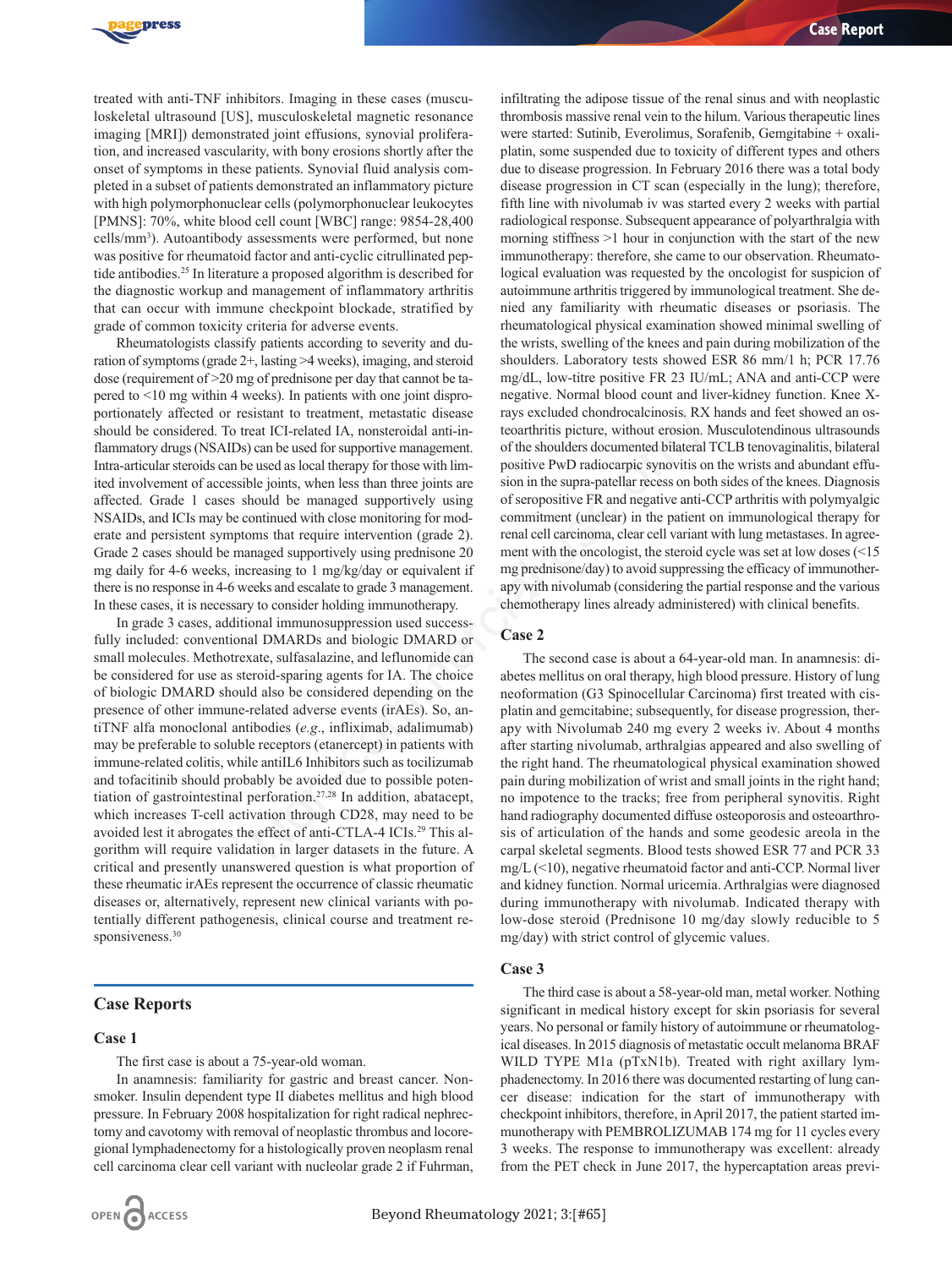ously reported was no longer visible. In June 2018, the patient reported the appearance of generalized asthenia and malaise, polyarthromyalgia, stiffness of the scapular and pelvic girdles, more intense at awakening, and bilateral imprinted edema of the handsand, to a lesser extent, of the feet. Laboratory tests showed: negative inflammation indices, negative FR and ACPA, negative autoimmunity (ANA, ENA, ANCA). We concluded for polymyalgia-like syndrome (RS3PE variant). Attempted therapeutic cycle with NSAIDs, completely ineffective, started steroid therapy with prednisone 12.5 mg/day with immediate benefit both on the joint and on the muscle component. However, when the steroid was reduced below 10 mg/day, the girdle deficit and modest symmetrical edema of the hands reappeared. It was therefore decided to introduce immunosuppressive therapy with hydroxychloroquine 200mg/day, in an attempt to reduce the steroid to the minimum effective dose, therefore MTX 15mg/week, always with good clinical response.

#### **Discussion**

Immune checkpoint inhibitors (ICIs) are new cancer immunotherapies for solid tumor and hematologic malignancies and it's well known that they can give immune-related adverse events (irAEs) and in particular rheumatic ones.1,2 Today, there is a proposed algorithm for the diagnostic workup and management of inflammatory arthritis that can occur with immune checkpoint blockade, stratified by Common Toxicity Criteria for Adverse Events grade.<sup>26</sup>

Up to date there are insufficient data to distinguish if these cases of irAE-PMR are equal to the idiopathic form of the disease or rather a new nosological entity. A relevant clinical fact is that 37% of cases of ICI-induced PMR require more aggressive therapy with steroids than is traditionally used to treat classic PMR probably due to a different pathogenesis. Moreover, it was noted that inflammation may persist, even after cessation of checkpoint inhibitor therapy; so, this data could explain the need for prolonged steroid use.<sup>31-33</sup> Immunerelated adverse events (irAE) management includes discontinuation of the drug ICI, downshift cycle of steroid and sometimes the use of specific immunosuppression for clinically severe cases**.** movilimate of muchain and pullimum<br>alanoma. N Engl J Med 2015;373:2<br>
into melanoma. N Engl J Med 2015;373:2<br>
into Robert C, Schachter J, Long GV, et and hematologic malignancies and<br>
intividue in advanced melanomas.<br>
intiv

#### **Conclusions**

Checkpoint inhibitor therapy has led to a paradigm shift in the field of oncology, as it achieves significant survival benefits in patients with an ever-growing list of malignancies. Their use, however, is associated with a spectrum of immune-related adverse events (irAEs), both general and rheumatic, which threaten their overall effectiveness. Therefore, it's important to recognize immune-related adverse events and treat them in collaboration with oncologists.

## **References**

- 1. Weber JS, D'Angelo SP, Minor D, et al. Nivolumab versus chemotherapy in patients with advanced melanoma who progressed after anti-CTLA-4 treatment (CheckMate 037): A randomised, controlled, open-label, phase 3 trial. Lancet Oncol 2015;16:375-84.
- 2. Ferris RL, Blumenschein G, Fayette J, et al. Nivolumab for re-



current squamous-cell carcinoma of the head and neck. N Engl J Med 2016;375:1856-67.

- 3. Mellman I, Coukos G, Dranoff G. Cancer immunotherapy comes of age. Nature 2011;480:480-9.
- 4. Farkona S, Diamandis EP, Blasutig IM. Cancer immunotherapy: the beginning of the end of cancer? BMC Med 2016;14:73.
- 5. Geng Q, Jiao P, Jin P, et al. PD-1/PD-L1 inhibitors for immunooncology: from antibodies to small molecules. Curr Pharm Des 2017;23:6033-41.
- 6. Dalvin LA, Shields CL, Orloff M, et al. Checkpoint inhibitor immune therapy: systemic indications and ophthalmic side effects. Retina 2018;38:1063-78.
- 7. Wolchok JD, Saenger Y. The mechanism of anti-CTLA-4 activity and the negative regulation of T-cell activation. Oncologist 2008;13:2-9.
- 8. Leach DR, Krummel MF, Allison JP. Enhancement of antitumor immunity by CTLA-4 blockade. Science 1996;271:1734-6.
- 9. Larkin J, Chiarion-Sileni V, Gonzalez R, et al. Combined nivolumab and ipilimumab or monotherapy in untreated melanoma. N Engl J Med 2015;373:23-34.
- 10. Robert C, Schachter J, Long GV, et al. Pembrolizumab versus ipilimumab in advanced melanoma. N Engl J Med 2015;372:2521-32.
- 11. Brahmer J, Reckamp KL, Baas P, et al. Nivolumab versus docetaxel in advanced squamous-cell non-small-cell lung cancer. N Engl J Med 2015;373:123-35.
- 12. Fehrenbacher L, Spira A, Ballinger M, et al. Atezolizumab versus docetaxel for patients with previously treated non-small-cell lung cancer (POPLAR): A multicentre, open-label, phase 2 randomised controlled trial. Lancet 2016;9:1540-50.
- 13. Motzer RJ, Escudier B, McDermott DF, et al. Nivolumab versus everolimus in advanced renal-cell carcinoma. N Engl J Med 2015;373:1803-13.
- 14. Ansell SM, Lesokhin AM, Borrello I, et al. PD-1 blockade with nivolumab in relapsed or refractory Hodgkin's lymphoma. N Engl J Med 2015;372:311-9.
- 15. Ferris RL, Blumenschein G, Jr., Fayette J, et al. Nivolumab for recurrent squamous-cell carcinoma of the head and neck. N Engl J Med 2016;375:1856-67.
- 16. Seiwert TY, Burtness B, Mehra R, et al. Safety and clinical activity of pembrolizumab for treatment of recurrent or metastatic squamous cell carcinoma of the head and neck (KEYNOTE-012): An open-label, multicentre, phase 1b trial. Lancet Oncol 2016;17:956-65.
- 17. Rosenberg JE, Hoffman-Censits J, Powles T, et al. Atezolizumab in patients with locally advanced and metastatic urothelial carcinoma who have progressed following treatment with platinumbased chemotherapy: A single-arm, multicentre, phase 2 trial. Lancet 2016;387:1909-20.
- 18. Naidoo J, Page DB, Li BT, et al. Toxicities of the anti-PD-1 and anti-PD-L1 immune checkpoint antibodies. Ann Oncol 2015;26:2375-91.
- 19. Weber JS, Kahler KC, Hauschild A. Management of immunerelated adverse events and kinetics of response with ipilimumab. J Clin Oncol 2012;30:2691-7.
- 20. Chan MM, Kefford RF, Carlino M, et al. Arthritis and tenosynovitis associated with the anti-PD1 antibody pembrolizumab in metastatic melanoma. J Immunother 2015;38:37-9.
- 21. de Velasco GBB, Choueiri TK. Autoimmune arthropathy and uveitis as complications of programmed death 1 inhibitor treatment. Arthritis Rheumatol 2016;68:556-7.
- 22. Law-Ping-Man S, Martin A, Briens E, et al. Psoriasis and psori-